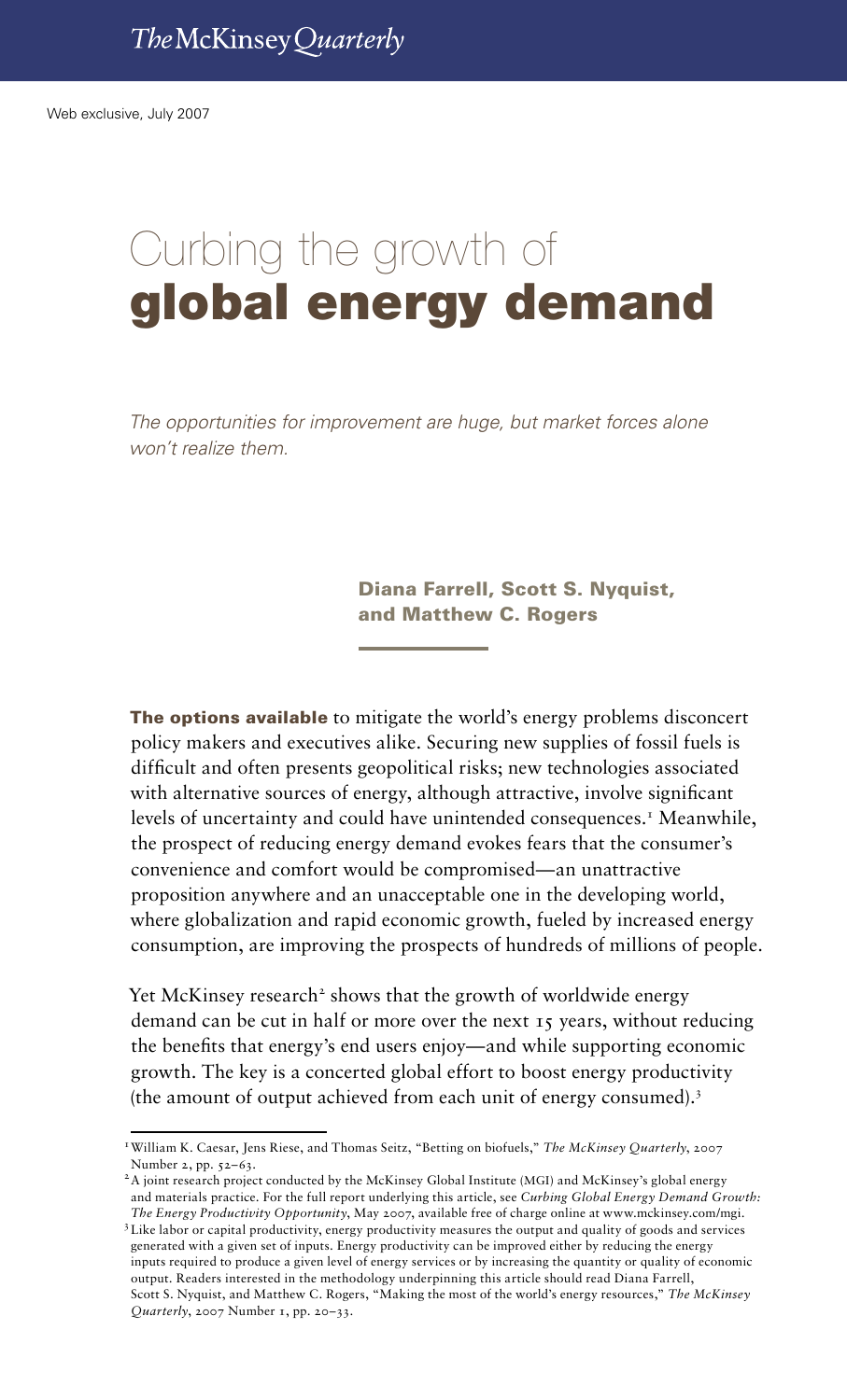## **Article at a glance**

*McKinsey research shows that the growth in worldwide energy demand can be cut in half or more over the next 15 years without reducing the benefits end users enjoy. The key is a concerted global effort to boost energy productivity.*

*This article's exhibits examine the opportunities by focusing on four sectors that represent 98 percent of all end-user demand for energy. Capturing the full range of opportunities would save the equivalent of 64 million barrels of oil a day and help reduce greenhouse gases significantly. But market forces alone won't produce these outcomes.*

## **Related articles on mckinseyquarterly.com**

"Making the most of the world's energy resources"

"A cost curve for greenhouse gas reduction"

"Global trends in energy"

"Preparing for a low-carbon future"

The exhibits that follow examine these opportunities by focusing on four sectors that represent 98 percent of end-use demand for energy around the world. Capturing the full range of these opportunities would improve global energy productivity by 135 quadrillion British thermal units (QBTUs), saving the equivalent of 64 million barrels of oil a day—almost 150 percent of the energy the United States consumes now. What's more, an intensive focus on improving energy productivity would spur new markets for demand-side innovation and thus generate important business opportunities for manufacturers, utilities, and other companies.

Yet market forces alone will not produce such outcomes. The obstacles that thwart improvements in energy productivity include information gaps, market-distorting subsidies, an inadequate financing infrastructure, and misaligned incentives. To overcome such barriers, policy makers must terminate distorted policies, make the price and use of energy more transparent, create new market-clearing and financing mechanisms, and selectively implement demand-side energy policies (such as new building codes and appliance standards) while also encouraging demand-side innovation by companies. Although these actions will be difficult politically, the rewards would be profound. Capturing the opportunities we have identified would not only cut the growth of energy demand dramatically but also be among the most economically attractive ways to reduce greenhouse gas emissions.

### Opportunities and barriers

#### Residential buildings

The residential sector, accounting for 25 percent of total end-use demand<sup>4</sup> for energy, represents the largest opportunity to raise energy productivity, by the equivalent of 21 percent of the sector's demand in 2020. The adoption of available technologies (including high-efficiency building shells,

<sup>4</sup>We made end use the foundation of our analysis and therefore allocated the power sector's energy consumption and losses to end-user segments instead of following the standard distinction between "primary" and "delivered" energy demand.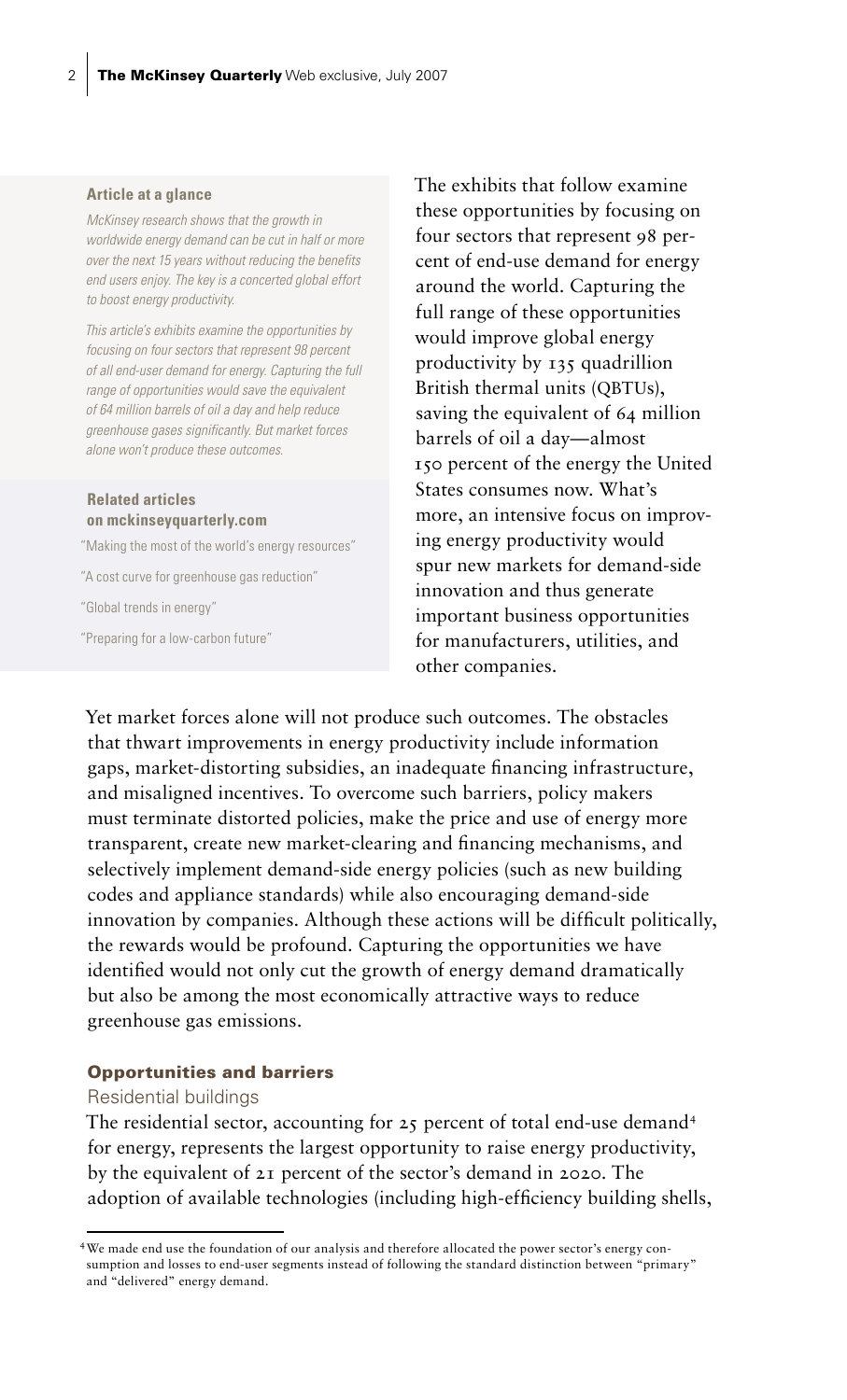compact fluorescent lighting, and high-efficiency water heating) would cut the growth of the sector's energy demand to only 1.0 percent a year, from 2.4 percent—reducing end-use demand for energy by 32 QBTUs in 2020, equivalent to 5 percent of global end-user demand in that year.

What would prevent this reduction from happening? For one thing, consumers at all income levels tend to base their decisions about energy use on the convenience and comfort associated with the fuel and appliances they use, not just on financial considerations. What's more, even if consumers wanted to make the cost of energy a higher priority, they often lack the capital to invest in more efficient technologies, the information needed to make the right choices, or both. The monthly energy bills most households get, for example, don't itemize the electricity consumption of different appliances. If consumers won't pay for high-efficiency appliances with lower operating costs, home builders and appliance suppliers are less likely to make positive-return energy-saving choices when they buy materials or invest in technology. In any case, it's difficult for intermediaries to capture positive-return opportunities, because the market for individual homes is so fragmented.

Furthermore, the subsidization of residential energy prices, common in some countries, reduces the incentive for consumers to save energy. Removing subsidies and implementing metered usage where it isn't currently in place would offer significant opportunities to improve energy productivity  $(Exhibit 1)$ . We estimate that the removal of the current subsidy on natural gas in Russia, for instance, would save more than 2 QBTUs by 2020.

|                |                                           | Expected reduction in energy demand in residential sector after<br>removal of subsidies     |                                                     |  |
|----------------|-------------------------------------------|---------------------------------------------------------------------------------------------|-----------------------------------------------------|--|
| <b>Country</b> | Subsidy                                   | Savings opportunity as %<br>of projected fuel demand <sup>1</sup> in<br>given country, 2020 | <b>Reduction possible by</b><br><b>2020. QBTUs2</b> |  |
| China          | Liquefied petroleum gas<br>(LPG)/kerosene | 21                                                                                          | 0.32                                                |  |
| India          | LPG/kerosene                              | 21                                                                                          | 0.37                                                |  |
|                | Electricity                               | 14                                                                                          | 0.31                                                |  |
| Russia         | Electricity                               | 9                                                                                           | $\parallel$ 0.07                                    |  |
|                | Natural gas, heat                         | 43                                                                                          | 2.20                                                |  |

#### E X H I B I T T

## Subsidizing inefficiency in the residential sector

<sup>1</sup>Assumes price of oil at  $\S$ 50 per barrel and 3.2% annual growth in GDP.

2Quadrillion British thermal units.

Source: McKinsey Global Institute analysis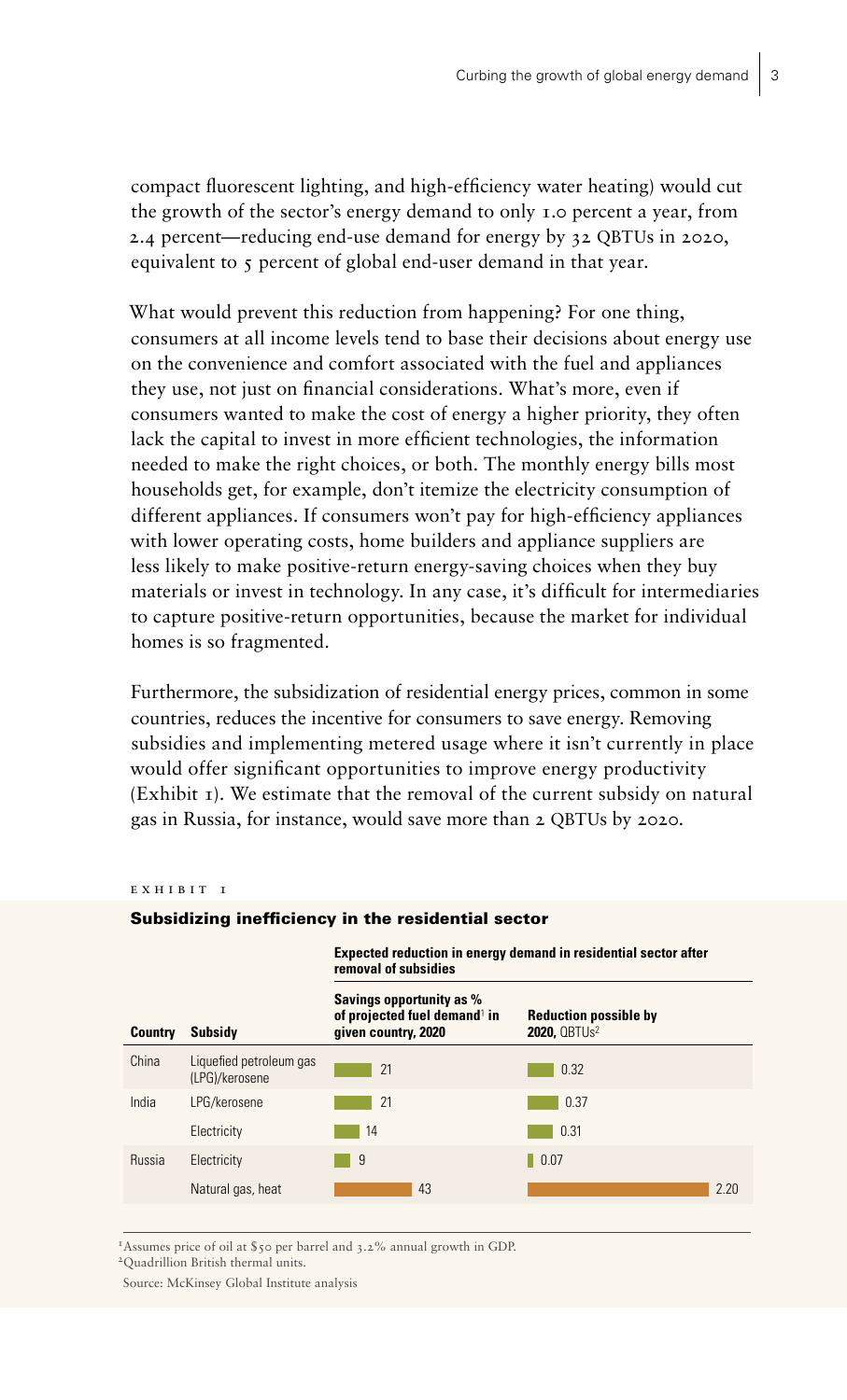**Exhibit title:** Opportunities vary

#### e x h i b i t 2

#### Energy on demand

Breakdown of commercial-sector delivered energy demand,<sup>1</sup> 2003, %



1Delivered energy demand includes only energy end consumption; excludes energy consumed in producing and distributing electricity.

2Quadrillion British thermal units.

3Data on cooking not available for China.

<sup>4</sup>For example, refrigeration, ventilation, office equipment, among others.

 Source: Energy Data and Modelling Center (EDMC), *2005 Handbook of Energy & Economic Statistics in Japan*, Tokyo: The Energy Conservation Center; International Energy Agency (IEA); Lawrence Berkeley National Laboratory; McKinsey Global Institute analysis

# Commercial buildings

Office and retail buildings, hotels and restaurants, and schools and hospitals together represent 10 percent of global end-use demand. Sixty percent of the current energy demand in the commercial sector comes from developed countries, reflecting the fact that energy demand in the commercial sector tends to take off at a later stage of economic development and as the share of services increases in an economy. Seventy-five percent of the growth we expect in commercial-sector energy demand by 2020 will come from the developing world, however—and fully 48 percent of it from China.

We identified opportunities to raise energy productivity in this sector by the equivalent of 20 percent of its demand in 2020. The nature of the opportunities varies by level of economic development. In developed countries basic energy services (such as space and water heating) account for approximately one-third of all energy use; in poorer countries such services can account for more than three-quarters of it (Exhibit 2). The biggest opportunities for developing countries thus tend to be in improving the insulation of buildings and the energy efficiency of large appliances. Reducing demand from the use of smaller appliances (for instance, by reducing standby power consumption) is more relevant to developed economies.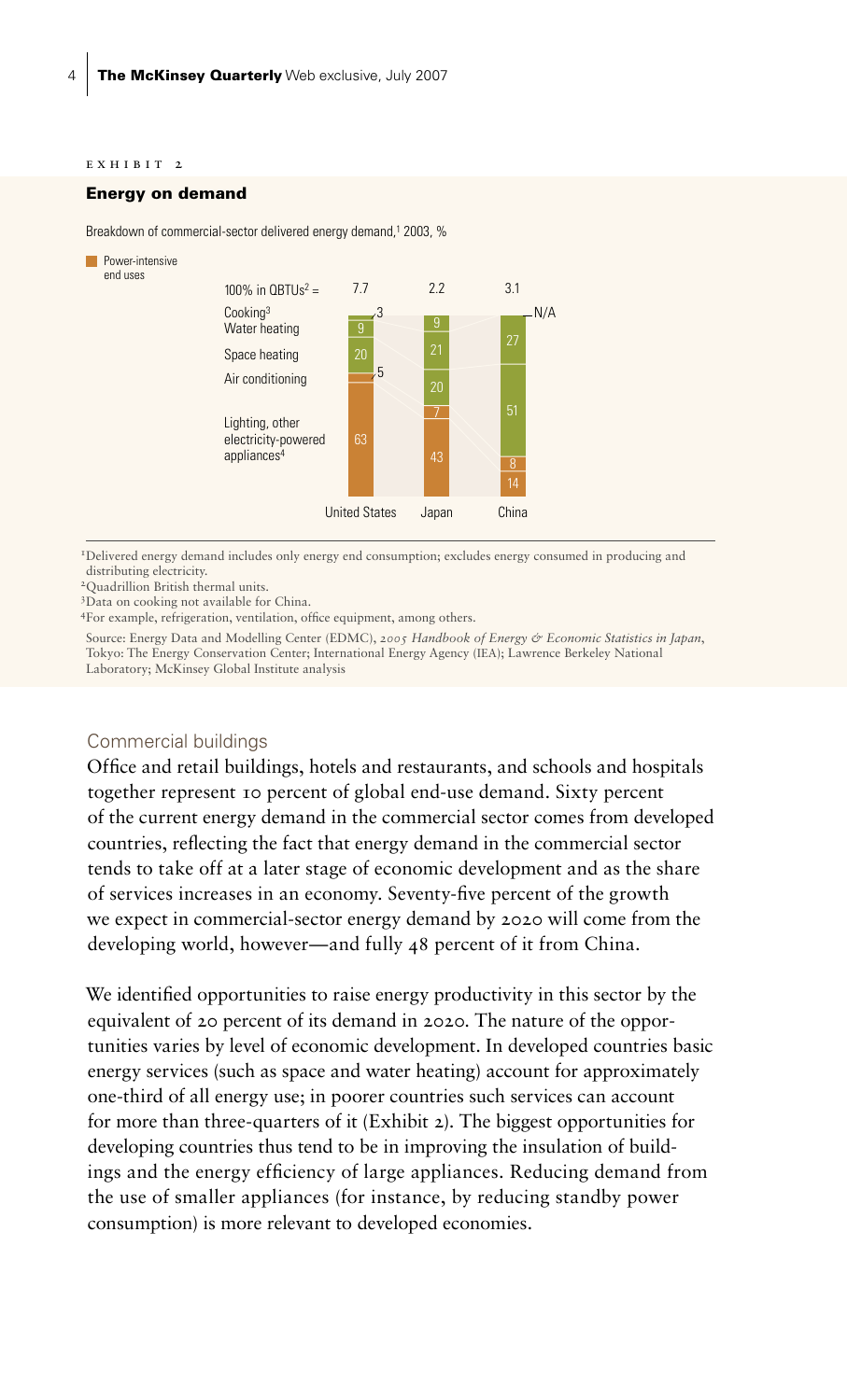Why do so many untapped opportunities remain? First, the people who make the decisions that determine energy productivity often don't benefit from the savings gained by consuming less energy: neither landlords nor tenants have much motivation to invest in ways that would benefit the other party. Second, commercial buildings have a high turnover rate, which reduces the payback time that many businesses require when they make energy-saving investments. In the United States, for instance, nearly threequarters of commercial energy users require a payback of less than two years, which limits the range of feasible energy-saving options. Finally, more than 20 percent of the commercial sector's energy demand comes from municipalities, universities, schools, and hospitals. The stringent capital constraints facing them often limit their ability to invest in energy-saving technologies.

# Road transport

Road transport currently represents 16 percent of global energy demand and 46 percent of global demand for petroleum products.<sup>5</sup> In this sector, unlike the residential- and commercial-building sectors, information on the price and efficiency of fuels is readily available to end users. In addition, fuel costs account for a significant part of the overall expense of transportation, so fuel efficiency is important for transportation companies and individual consumers. Most available opportunities to boost energy productivity have therefore already been identified and implemented, except in countries (largely oil-producing ones) where fuel subsidies reduce the incentive to improve energy productivity.

The removal of fuel subsidies is thus a very large opportunity to improve the sector's energy productivity (Exhibit 3). Cutting them by 80 percent would reduce global demand for road transport fuel by 5 percent-the equivalent of shaving 2.5 million barrels a day off global fuel demand—and would also improve social welfare if more efficient transfer-payment mechanisms replaced subsidies.

Outside the subsidized regions, we found opportunities to improve energy productivity by the equivalent of 9 percent of global road transport demand in 2020, comparable to increasing the average fuel economy of the world's automobile fleet by about five miles a gallon. These opportunities exist because consumers sometimes choose not to pay up front for future fuel savings, perhaps because they respond to nonfinancial considerations, such as style or comfort, or don't have access to credit. Consequently, automakers don't always make every possible positive-return investment in

<sup>5</sup>MGI also studied air transportation, where we found few viable and currently available improvements to energy productivity that won't already be implemented by 2020. To reduce energy demand from air transport, it would be necessary to reduce levels of air travel or the consumer's comfort (by increasing the number of seats on planes).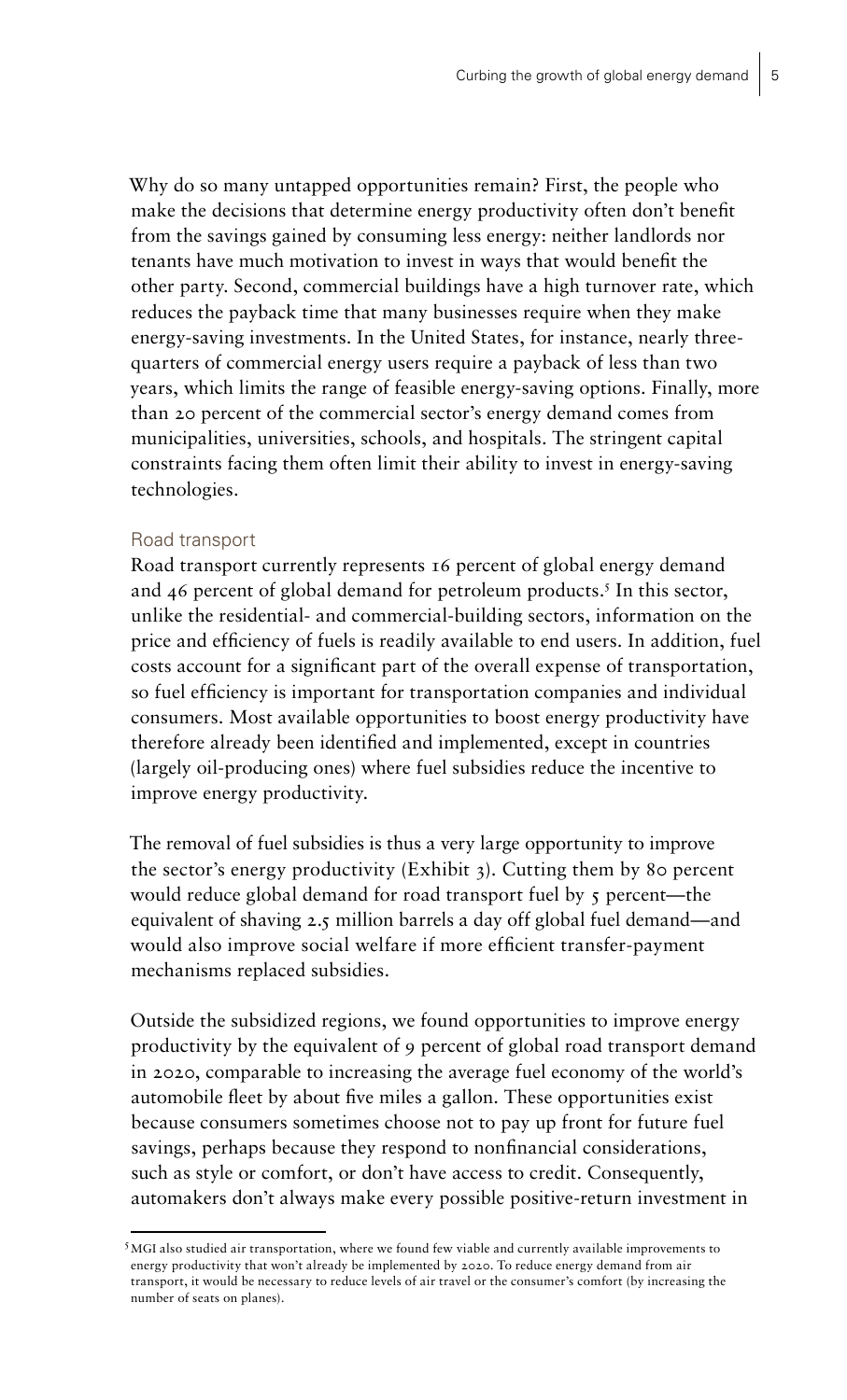#### $E$  X H I B I T 3

# Savings by the barrel

|                                                   | <b>Road transportation fuel demand</b>                                |                                 |                                                                |  |  |  |
|---------------------------------------------------|-----------------------------------------------------------------------|---------------------------------|----------------------------------------------------------------|--|--|--|
|                                                   | <b>Expected reduction if subsidies are</b><br>reduced globally by 80% |                                 |                                                                |  |  |  |
| <b>Regions with significant</b><br>fuel subsidies | Million barrels<br>per day                                            | As $%$ of<br>while <sup>1</sup> | <b>2020 base case.</b> <sup>2</sup> million<br>barrels per day |  |  |  |
| Middle East                                       | 1.7                                                                   | 43                              | 3.9                                                            |  |  |  |
| Mexico, Central America                           | 0.4                                                                   | 30                              | 1.3                                                            |  |  |  |
| Venezuela, Caribbean                              | $\parallel$ 0.2                                                       | 30                              | 0.7                                                            |  |  |  |
| Southeast Asia                                    | $\parallel$ 0.2                                                       | 8                               | 2.8                                                            |  |  |  |

1Figures for reduction in barrels per day do not sum to percentages of whole, because of rounding.

2Assumes price of oil at \$50 per barrel and 3.2% annual growth in GDP.

Source: McKinsey Global Institute analysis

raising fuel economy, because they can't be certain that they'll recoup the cost from consumers.

Of course, fuel prices matter too. Higher fuel taxes in Europe, for instance, create incentives for automakers—and consumers—to adopt fuel-efficient technologies at lower oil prices than would be true in regions such as the United States, where fuel taxes are lower; the average vehicle's fuel economy is 37 percent higher in Europe than in the United States.<sup>6</sup> Indeed, we estimate that in Europe more than half of the efficiency-improvement technologies available to automakers today would have positive economic returns at an oil price lower than \$60 a barrel, as against none in the United States. In an environment of sustained high oil prices, such findings could have significant competitive implications for automakers everywhere.

# Industry

The industrial sector currently uses more energy than any of the other sectors we studied (47 percent of global end-use demand), though its demand is growing more slowly than that of the others.7 Industry is also the most heterogeneous end user, with highly energy-intensive sectors (such as steel, chemicals, and aluminum) and a broad array of less energy-intensive ones (such as food processing and textiles).8

<sup>6</sup>Measured in liters per 100 kilometers driven.

<sup>7</sup>We believe that demand for energy will grow by 2.1 percent a year from 2003 to 2020 in the industrial sector but by 2.3 percent a year in the other sectors we examined.

<sup>8</sup>For this study, we examined three major categories of industrial end users in detail: selected petrochemicals (ethylene and products derived from it, nitrogenous fertilizers, and chlorine-caustic), the steel industry, and the pulp and paper industry. Together, these end users represent 33 percent of global industrial energy demand and more than 45 percent of the industrial sector's growth projected in our base-case scenario to 2020.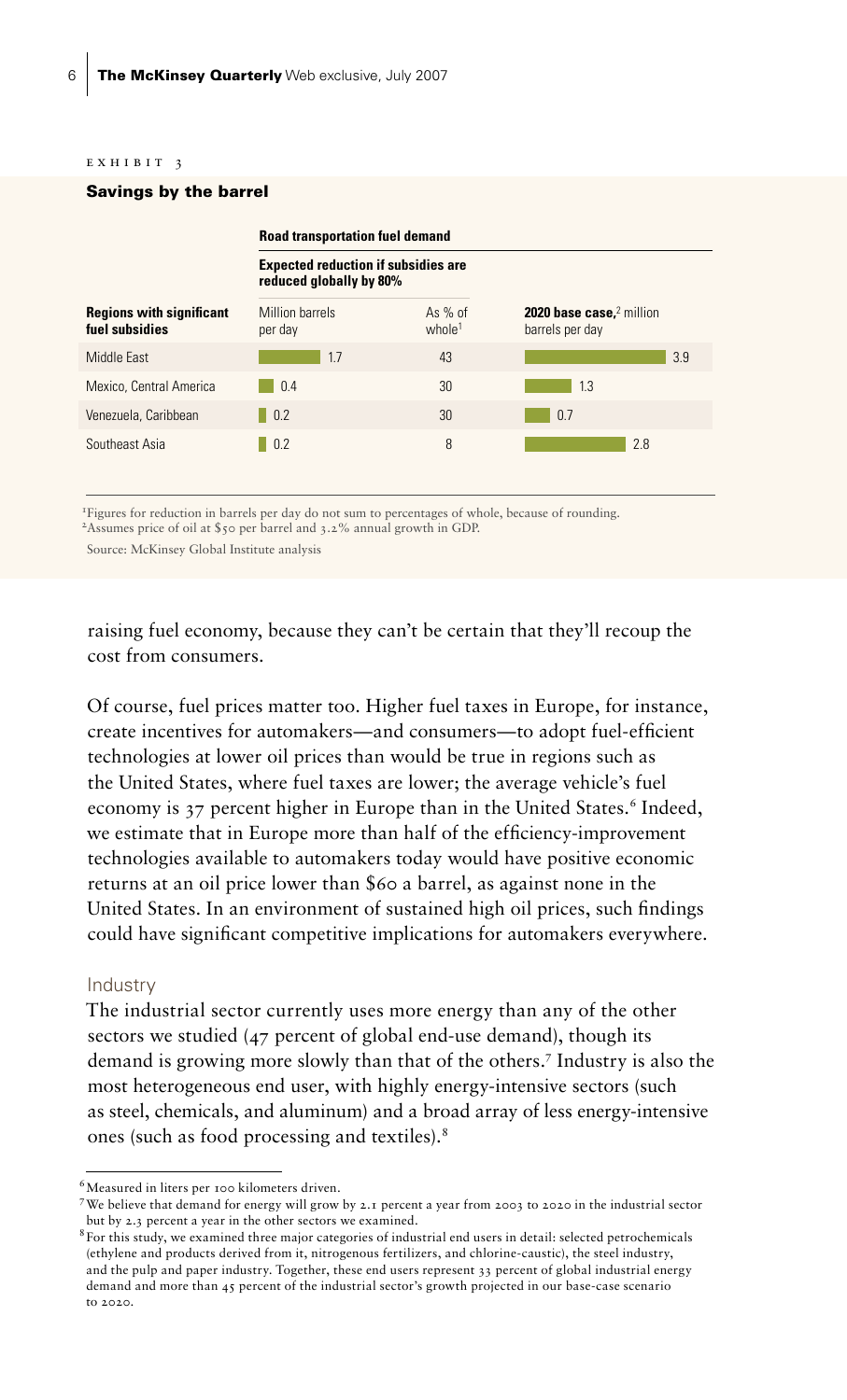#### e x h i b i t 4

# Curbing the growth of US energy demand

Opportunities for improving energy productivity in the US industrial sector

| Technology/method <sup>1</sup>                                           | <b>Description</b>                                                                                                              | <b>Industrial</b><br>sectors<br>affected                 | Energy savings as % of<br>2020 demand within<br>affected sectors (unless<br>otherwise specified) |
|--------------------------------------------------------------------------|---------------------------------------------------------------------------------------------------------------------------------|----------------------------------------------------------|--------------------------------------------------------------------------------------------------|
| <b>Heat recovery in</b><br>production of mechanical,<br>electrical power |                                                                                                                                 |                                                          |                                                                                                  |
| • Cogeneration                                                           | Employing combined heat and<br>power systems to capture and use<br>heat that would otherwise be lost                            | Across sectors                                           | 3                                                                                                |
| • Steam generation best<br>practices                                     | Optimizing efficiency of steam<br>generation in both operations<br>and maintenance                                              | Across sectors                                           | 5 <sup>3</sup>                                                                                   |
| • Plant-level integration of<br>energy systems                           | Identifying synergies, eg,<br>reconfiguring factory to use excess<br>heat generated by 1 process as<br>input into another       | Specifically<br>energy-intensive<br>sectors <sup>2</sup> | 3 <sup>4</sup>                                                                                   |
| <b>Optimized motor-driven</b><br>systems                                 | Upgrade motors and optimize<br>systems in pumps, compressors,<br>fans                                                           | Across sectors                                           | $\overline{2}$                                                                                   |
| <b>Gasification</b>                                                      | Increasing efficiency in use of<br>low-grade fuels that are<br>by-product of production in some<br>energy-intensive industries  | Petroleum refining,<br>pulp and paper                    | 6                                                                                                |
| <b>Membranes</b>                                                         | Replacing energy-intensive<br>separation processes; multiple<br>applications in various industrial<br>sectors                   | Chemicals, food<br>processing                            | $2 - 3$                                                                                          |
| Near-net-shape<br>casting                                                | Integrating casting and hot-rolling<br>of steel into 1-step process,<br>thereby reducing need to reheat<br>steel before rolling | Steel, metals                                            | 10                                                                                               |
|                                                                          |                                                                                                                                 |                                                          |                                                                                                  |

<sup>1</sup>In order of largest to smallest by estimated absolute value of energy savings.

<sup>2</sup>Based on aluminum, chemicals, food processing, steel, petroleum refining, pulp and paper.

3Percentage of total steam energy inputs.

4Percentage of total energy losses.

Source: Lawrence Berkeley National Laboratory; US Department of Energy; McKinsey Global Institute analysis

Opportunities to improve energy productivity in this sector represent 16 to 22 percent of its total demand in 2020. In the United States, for example, we noted significant opportunities in every part of the sector we studied (Exhibit 4). Two of the largest are the recovery of heat generated in the production of mechanical or electrical power and the optimization of motordriven systems, such as pumps and compressors. These technologies offer substantial benefits to the developing world as well. In China, for instance, rapid growth and favorable economics make new capital development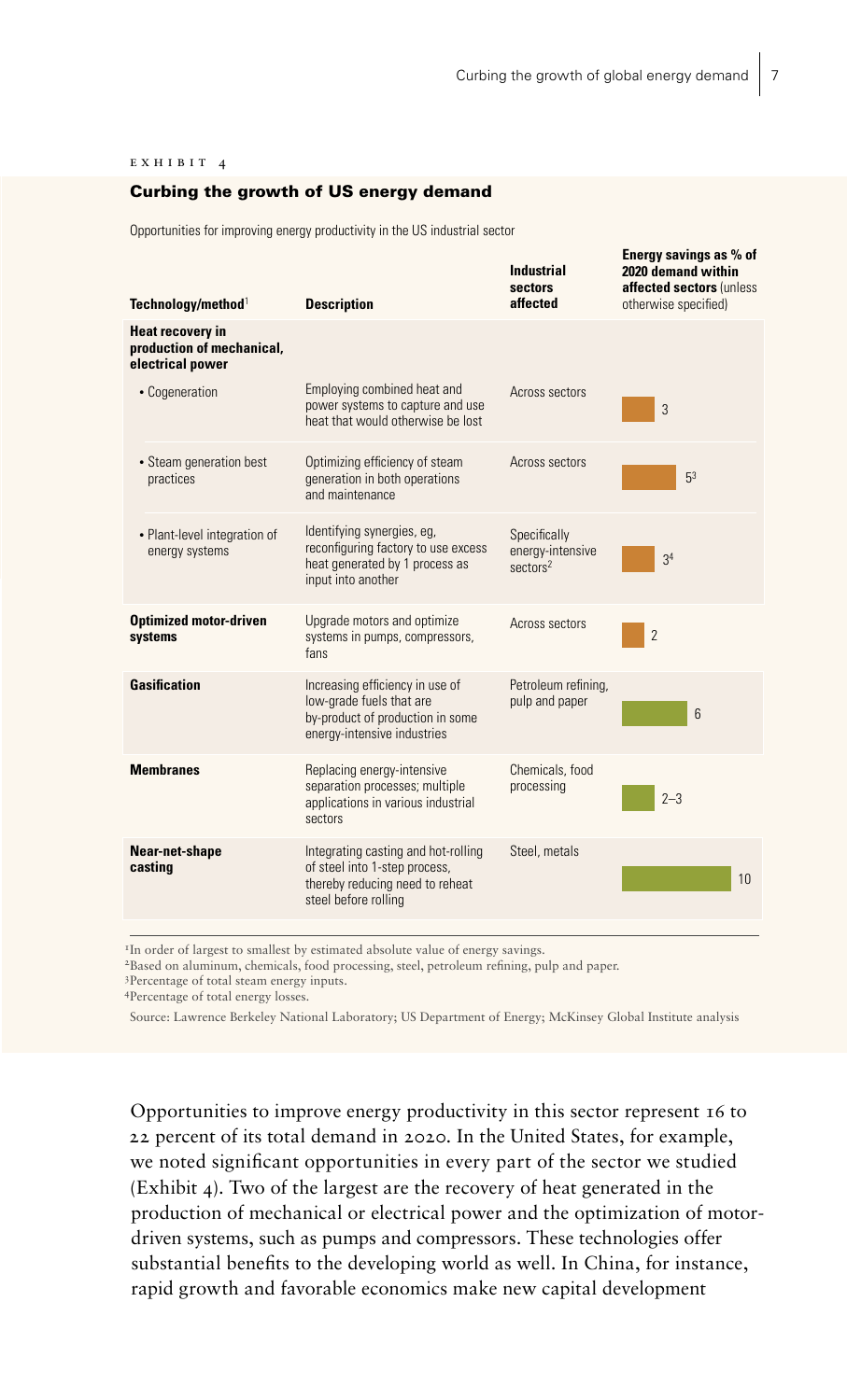attractive. We reckon that implementing best-practice energy-efficient technologies in all new Chinese industrial-production capacity would cut global energy demand in 2020 by 13 QBTUs—fully 10 percent of the global energy productivity opportunities we identified.

One reason for the large scale of the opportunities in the industrial sector is that many companies in it are government-owned or protected from competitors by regulation. Without market pressure, such companies have scant motive to boost their energy productivity. Even private-sector companies face barriers, however. In industries where energy costs are a small portion of overall costs, for example, managers who aren't responsible for ongoing operating expenses often make decisions that affect energy productivity (for example, when a company's IT department chooses its computer hardware). What's more, industrial companies sometimes apply internal-rate-of-return hurdle rates of 20 percent or more to plant-level investment projects because of the cumulative risks associated with costs, future prices, and operations. These high hurdle rates also apply to energysaving projects, which may be less risky. rature pin

# Capturing the opportunities **represent and the opportunities**

**Developed versus developing economies** Bovoloped versus developing occhomics<br>To a large extent, capturing the 135 QBTUs of opportunities for energyproductivity improvement we've identified will depend on the commitment

#### $E$  X H I B I T 5

#### Developing opportunities

Potential improvement in energy productivity by region, 2020, %



<sup>1</sup>Ouadrillion British thermal units.

2Includes Baltic States, Eastern and Mediterranean Europe, North Africa.

Source: McKinsey Global Institute analysis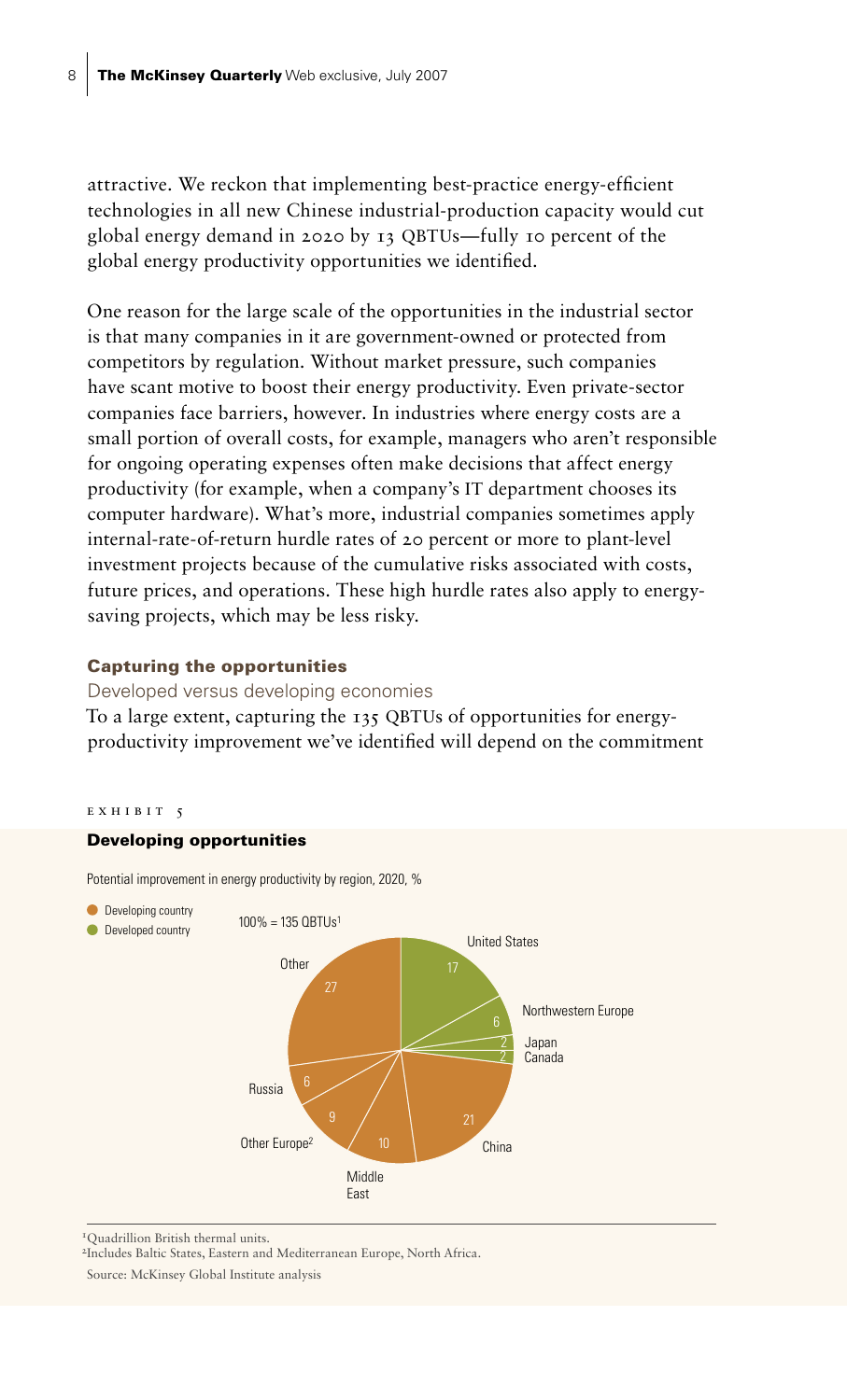of the developing world, which accounts for nearly three-quarters of them (Exhibit  $\varsigma$ ). The reason is that developing countries tend to start from a much lower base of capital stock (industrial-production capacity, for instance, or fleets of vehicles) and grow more rapidly than developed economies. What's more, it is much cheaper to incorporate energy-saving features in new capital than to retrofit. The additional cost of installing energy-saving double-pane windows in a new building, for instance, is significantly less than the cost of upgrading an existing one's single-pane windows.

China, in particular, will play a crucial role because of its size and rapidly growing influence in the world economy. Indeed, we estimate that in 2020 China's opportunity for energy productivity improvement will be as high as 31 QBTUs—5 percent of global energy demand in that year. China's power sector alone will generate 16 percent of the global growth in energy demand that we expect from 2003 to 2020, so it really matters whether the country meets that demand with power plants at current efficiency levels or with new, high-efficiency plants. Although addressing such issues will be difficult, we believe that measures to improve energy productivity can actually help China's economy. In fact, given the country's relatively low labor costs in building, these opportunities may well have higher returns there than the 10 percent or so we have observed elsewhere. Moreover, China could be a considerable source of innovation as it develops and tests new energy-efficient devices for use in markets around the world.

# Overcoming market failures

For leaders in developing and developed markets alike, improving energy productivity is an obvious point of departure for achieving energy policy objectives of all stripes. But as we've seen, market forces alone won't capture the opportunities.<sup>9</sup> How can governments remove the distortions and market inefficiencies holding back energy productivity and, at the same time, create an environment that encourages businesses to seek innovative ways of tapping into the resulting opportunities?

Incentive programs implemented through energy intermediaries are an attractive option in the residential and commercial sectors (Exhibit 6). Today, the returns of many utilities are based on the volume of electricity delivered, which encourages them to promote growth in demand. Instead, governments could reward improvements in energy efficiency among end

 $9$ The barriers to capturing energy productivity opportunities matter even when energy costs are quite high. We found, for example, that a sustained oil price of \$70 a barrel wouldn't significantly affect energy demand, because the energy prices that most consumers pay don't directly reflect global oil prices, and higher oil revenues tend to boost energy consumption in oil-exporting countries.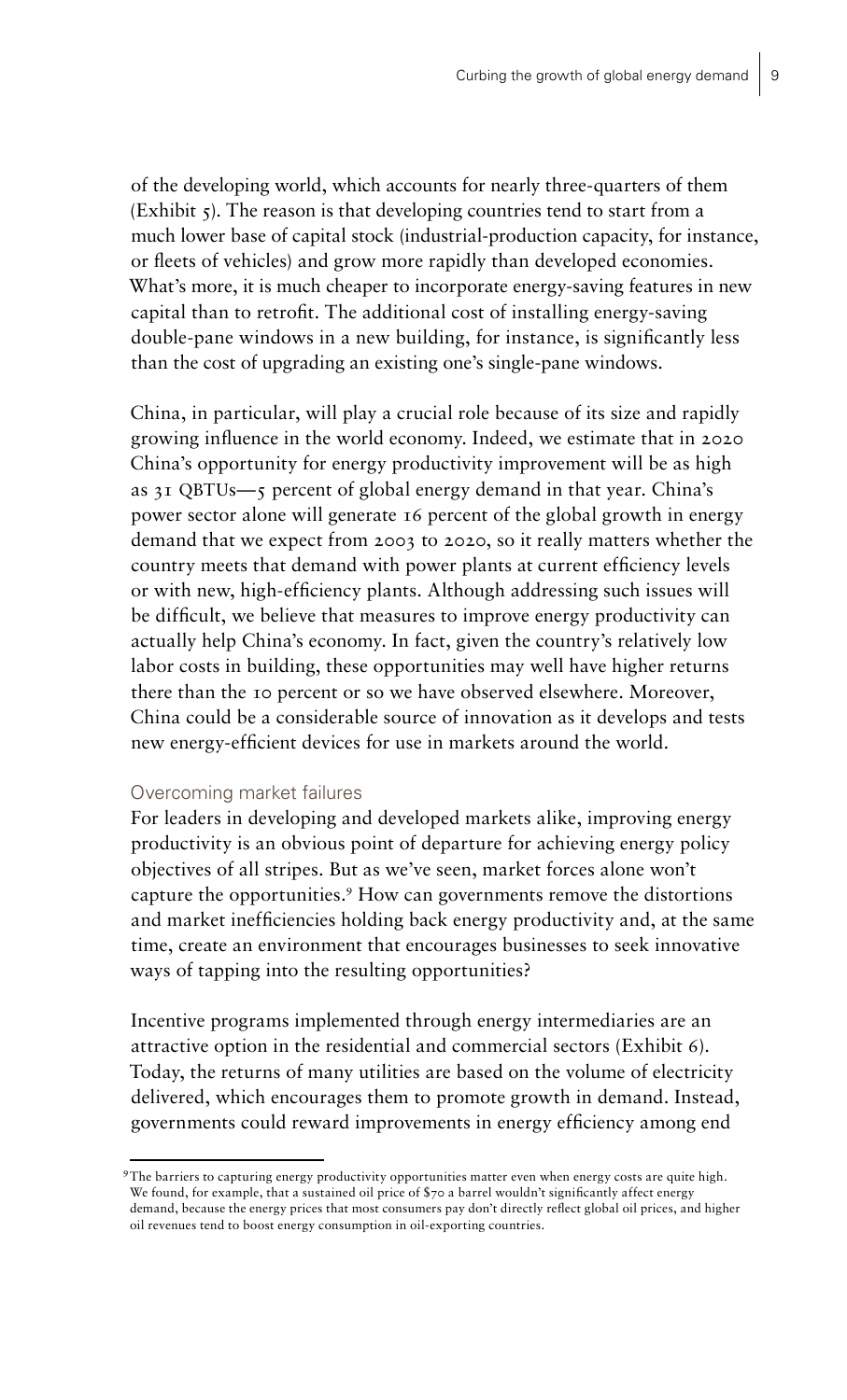users. Such an environment would encourage companies to find ways to overcome information barriers as well as agency problems.10

For their part, utilities can establish technologies for two-way communication between themselves and their customers that facilitate changes in the way consumers use energy. With advanced metering, for instance, consumers can see how their electricity consumption varies over time. This information, coupled with differential pricing (charging premium prices for energy used during peak times, and vice versa) gives customers an incentive to shift their consumption patterns away from peak times. By doing so, demand for expensive peak power-generation capacity can be reduced.

#### e x h i b i t 6

market in de la provincie en la provincie en la provincie en la provincie en la provincie en la provincie en l<br>En la provincie en la provincie en la provincie en la provincie en la provincie en la provincie en la provinci

#### What governments can do

| <b>Sector</b>              | <b>Barrier to</b><br>increased energy<br>productivity             | <b>Policy/program</b><br>to overcome<br>barrier | <b>Example</b>                                                                                                                                                                                                                                                 |
|----------------------------|-------------------------------------------------------------------|-------------------------------------------------|----------------------------------------------------------------------------------------------------------------------------------------------------------------------------------------------------------------------------------------------------------------|
| Residential/<br>commercial | Lack of information:<br>principal-agent<br>problems               | Incentive<br>programs                           | • US Energy Efficiency Programs (EEPs) work through utilities<br>to encourage innovative ways of overcoming barriers to<br>improved energy productivity                                                                                                        |
|                            |                                                                   | Information<br>policies                         | • EU Energy Efficiency Certification for appliances enables<br>energy users and intermediaries to understand trade-offs<br>involved with energy choices and thus help overcome<br>principal-agent barriers                                                     |
|                            |                                                                   |                                                 | • Advanced metering or technologies for 2-way communica-<br>tion between a utility and its customers enable consumers<br>to shift their consumption patterns away from peak times                                                                              |
|                            |                                                                   | <b>Standards</b>                                | • Mandatory consumption standards for standby power<br>could reduce energy usage of common appliances to 1<br>watt per hour from 20-60 watts per hour                                                                                                          |
|                            |                                                                   |                                                 | • With 30% penetration, mandatory use of compact<br>fluorescent lighting could capture up to 3% of residential<br>sector's potential for higher energy productivity                                                                                            |
| Transport                  | Consumers reluctant<br>to pay up front for<br>future fuel savings | Fuel-economy<br>standards.<br>fuel taxes        | • Europe has tighter fuel efficiency standards and higher<br>fuel taxes than the United States and therefore uses, on<br>average, 27% less fuel per mile driven                                                                                                |
| Industrial                 | Lack of incentives<br>or information                              | Information<br>and incentive<br>programs        | • Removing energy subsidies and tracking financial<br>performance of public-sector industries would increase<br>incentives to use energy economically                                                                                                          |
|                            |                                                                   |                                                 | • Initiating demonstration projects and energy audits within<br>private-sector companies can provide information and<br>encourage capture of opportunities                                                                                                     |
|                            |                                                                   |                                                 | • Facilitating financing of positive-return capital projects<br>(eg, replacing old, inefficient steel plants with new, more<br>efficient ones; adopting technology policies that promote<br>adoption of energy-saving technologies in developing<br>countries) |

<sup>&</sup>lt;sup>10</sup> In the construction industry, for example, an agency problem often exists between builders and consumers, as the former has little incentive to focus on energy efficiency because the latter may be reluctant to spend more now for a building, apartment, or home that promises energy savings in the future.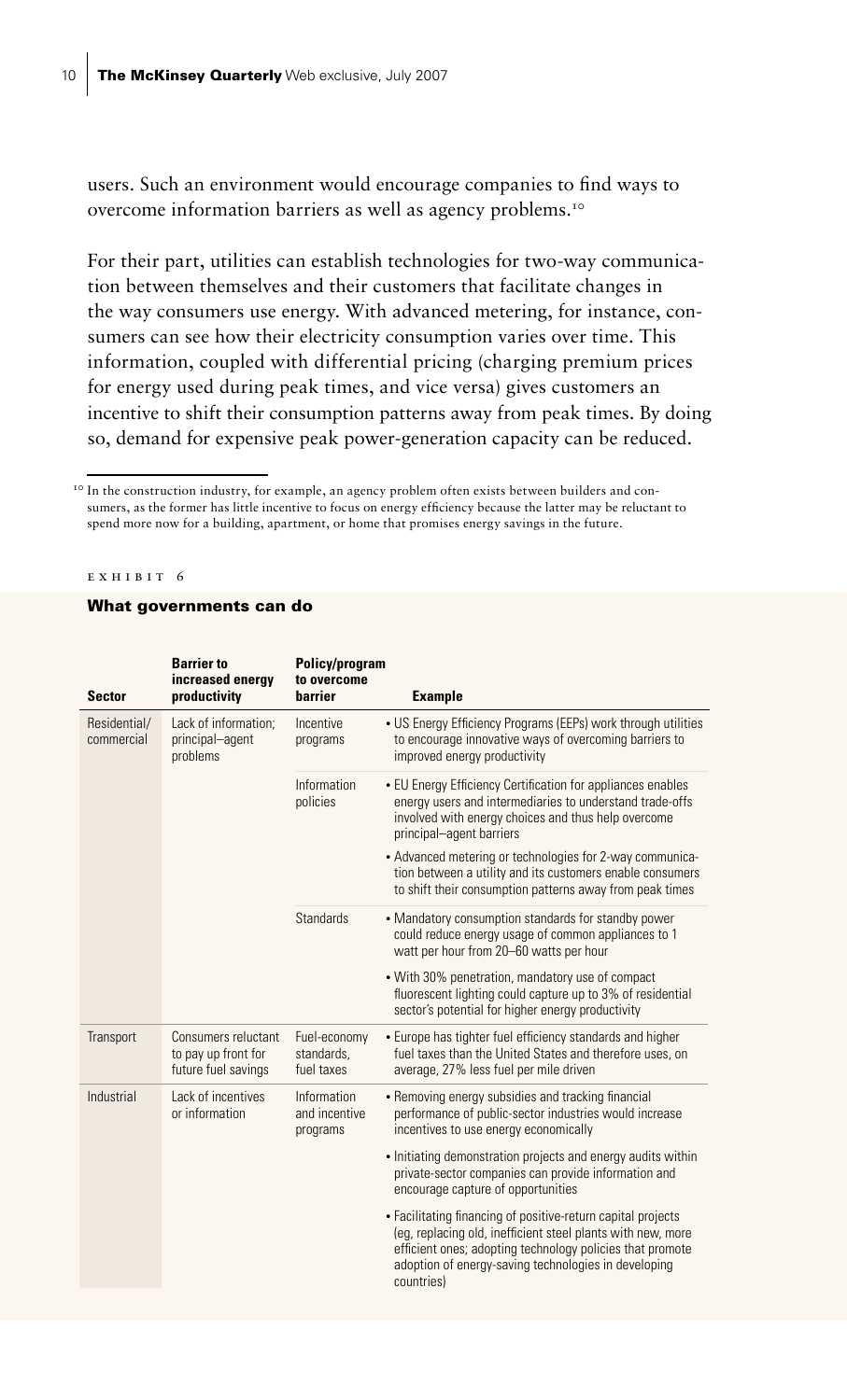Companies such as CenterPoint Energy, Entergy, and Pacific Gas and Electric (PG&E) are already implementing these technologies in the United States. Adopting these and other demand-side programs across the United States could accelerate the efficiency improvements that utilities could intermediate by about 1 percent a year relative to the business-asusual scenario.

Once utilities can itemize their bills, other interesting options become viable for them. Some are already experimenting with market-based programs that allow energy services companies to identify and compete for energy-saving opportunities as an alternative to building new power-generation capacity. These companies can, for example, combine the engineering expertise needed to reduce energy consumption with financial services that would help municipalities, universities, schools, and hospitals to bridge the gap between their current expenditures and future energy savings. In new-housing developments, energy services companies could help builders find new ways of financing positive-return investments in energy-efficient homes. Similarly, energy productivity gains could be accelerated if incentives were created to upgrade existing assets when they change hands, by providing lower financing costs for buyers of energy-efficient homes, requiring commercial upgrades and expansions to meet new building codes, or developing consumer-financing vehicles of longer duration for efficiency investments.

In addition to fostering innovative market solutions, governments may want to consider tighter standards. By 2020, applying stricter fuel economy rules to the US transport sector (along the lines of those planned in Europe and Japan) would improve the world's fuel economy by four miles a gallon—the equivalent of saving four million barrels of oil a day. Likewise, in China we estimate that introducing world-class insulation standards and energyefficient heating and cooling packages in new residential construction would save eight QBTUs by 2020, or 6 percent of the global energy productivity opportunity we identified.

Governments also have an important role to play in areas such as power plants and refineries, where new, high-efficiency assets could replace old, less efficient ones, thus raising energy productivity and generating attractive economic returns. Appropriate energy and environmental policies could help provide incentives for the upgrades. In areas such as the manufacture of appliances, evidence suggests that targeted standards encourage economies of scale that could relatively quickly make the price of high-efficiency appliances comparable to that of less efficient equipment under the previous standard.<sup>11</sup> The premium consumers now pay for above-standard efficiency often acts as a disincentive.

<sup>&</sup>lt;sup>11</sup> Steven Nadel, "Appliance and equipment efficiency standards," Annual Review of Energy and the Environment, 2002, Volume 27, pp. 159–92.